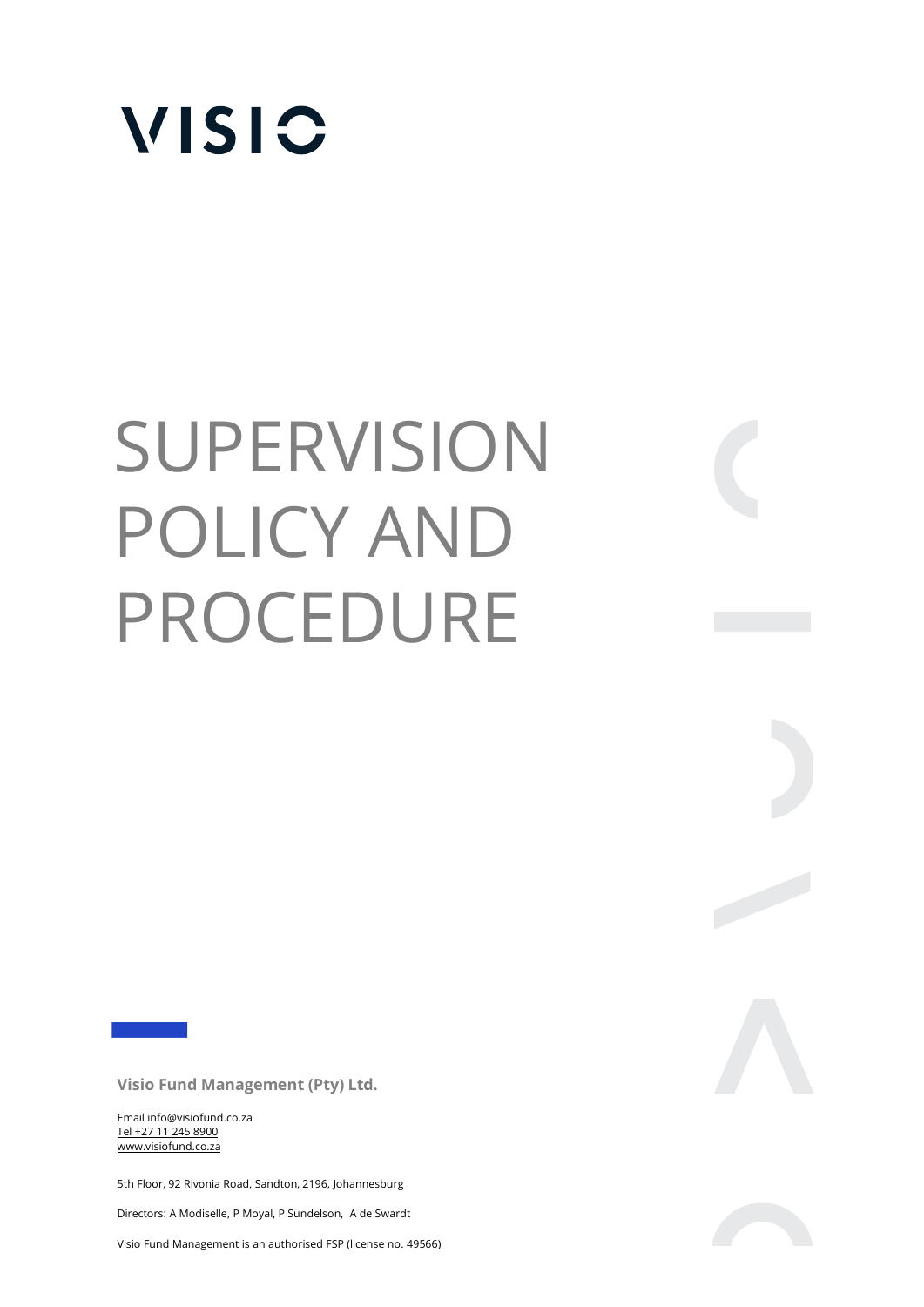**Table of Contents** 

| 1.                                                                                  |  |
|-------------------------------------------------------------------------------------|--|
| 2.                                                                                  |  |
| 3.                                                                                  |  |
| 3.1                                                                                 |  |
| 3.2                                                                                 |  |
| 3.3                                                                                 |  |
|                                                                                     |  |
|                                                                                     |  |
|                                                                                     |  |
|                                                                                     |  |
|                                                                                     |  |
|                                                                                     |  |
| 3.5                                                                                 |  |
| PROCESS TO ADDRESS NON-COMPLIANCE OR INAPPROPRIATE PROVISION<br><b>OF FINANCIAL</b> |  |
|                                                                                     |  |
| 5.                                                                                  |  |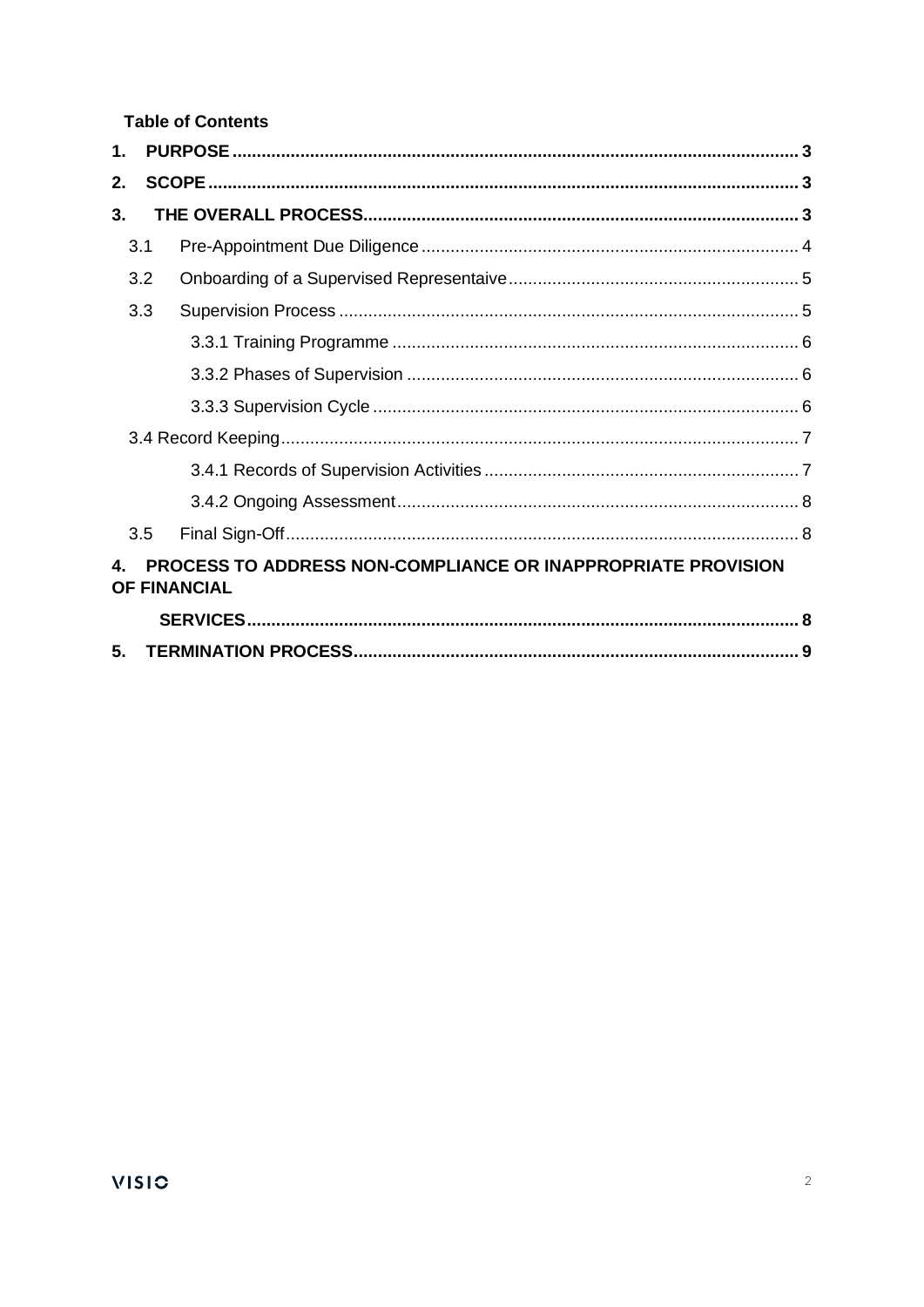#### 1. PURPOSE

The objective of the Supervision Policy is to:

- ❖ Ensure that Visio Fund Management (Pty) Ltd ("Visio") complies with the requirements of FSCA FAIS Notice 86 of 2018 (Exemption Notice);
- ❖ Ensure that the Supervised Representatives appointed by Visio are provided with relevant and appropriate training so that they can act with the required competence, due skill, care, and diligence to perform the tasks and functions for which the Supervised Representative has been appointed.
- ❖ Ensure that the clients of Visio can be confident that Visio has a culture of client centricity and that any financial service provided to a client is done so with the necessary oversight to ensure that client outcomes are aligned with the principles of Treating Customers Fairly.

The policy outlines Visio's approach to giving effect to the requirements of the Exemption Notice.

The exemption prescribes that a person who does not yet meet all the relevant Fit and Proper requirements as set out in Board Notice 194 of 2017 ("BN194 of 2017"), subject to certain minimum requirements, is able to render financial services under supervision until such time as all the requirements are met within the prescribed deadlines.

The objective of this policy is to detail and describe the supervision methodology and procedures for Supervised Representatives.

#### 2. SCOPE

The Supervision Policy applies to all Key Individuals, Supervisors, Supervised Representatives, internal Compliance Officer, and any administrative staff who have been tasked with maintaining and updating the supervision records of Visio.

#### 3. THE OVERALL PROCESS

Section 2 (e)(ii) of Condition 3 of the Exemption Notice requires that the supervision methodology, tools, processes, and procedures are included in the Supervision Agreement.

It is the responsibility of Visio to decide upon the most appropriate methodology, tools, processes, and procedures for the specific circumstances of the FSP and the Supervised Representative (s).

Visio will follow the steps set out below:

# **VISIC**  $\frac{3}{3}$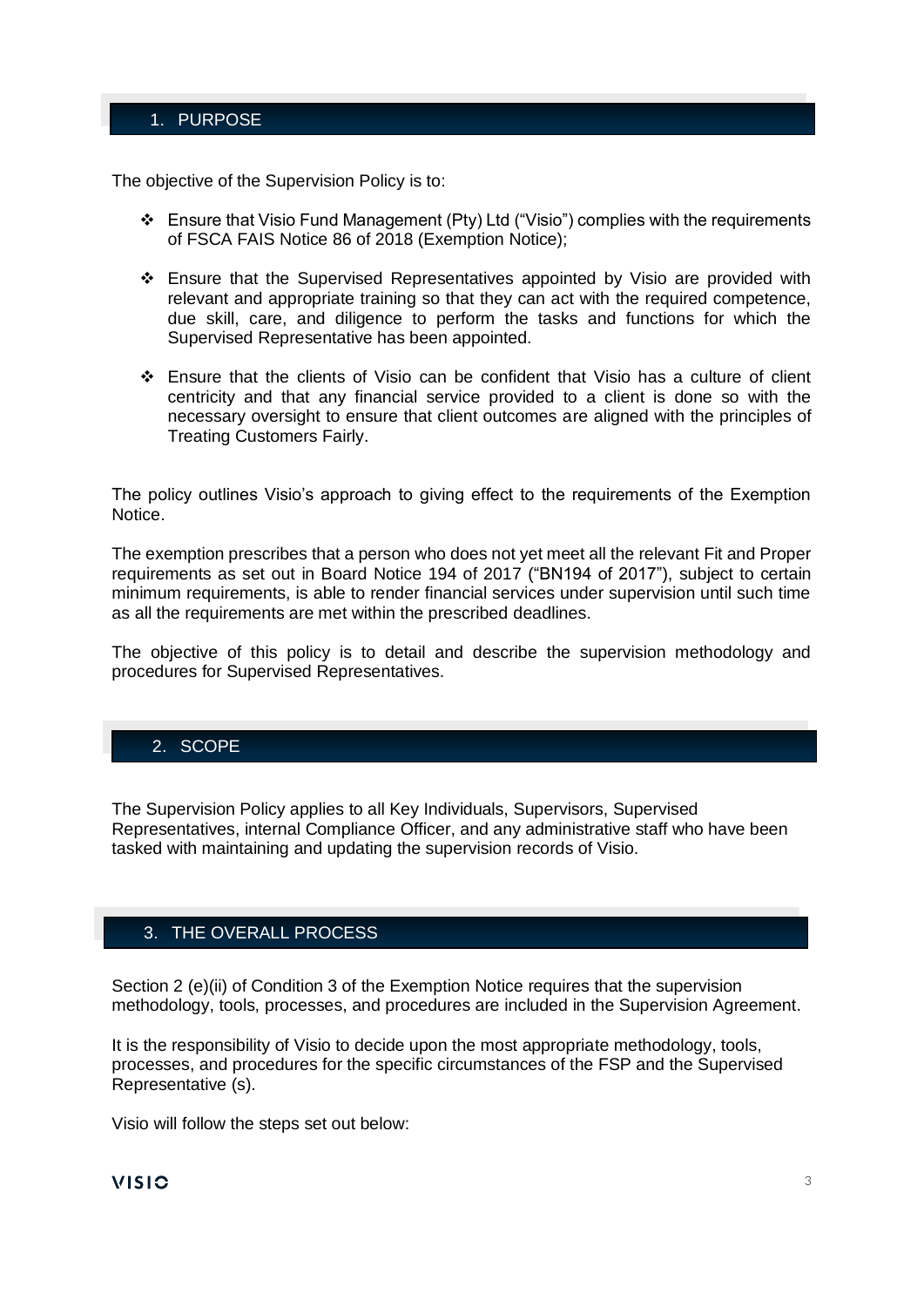#### **3.1 Pre-Appointment Due Diligence**

To establish whether the prospective Supervised Representative meets Visio's requirements (i.e.: tasks, functions, and job description) as well as the entry level requirements set out in the Exemption Notice.

When considering a candidate for appointment as a Supervised Representative, Visio's HR processes must be followed together with the steps as set out below:

❖ Identify and document all the tasks and functions (i.e., job description) that the candidate is to be appointed for. This must include everything which the candidate will be expected to master (i.e., client relationship management systems, portfolio modelling).

The specific tasks and functions required for the specific candidate being considered must be identified and be included in the Supervision Agreement upon final appointment.

❖ Set the required standards (including the quality and behaviour requirements) for each task and function which the candidate is to be appointed for, which will be the standard against which **he/she** will be assessed, both initially and throughout the supervision period.

The standards for the specific tasks and functions must be included in the Supervision Agreement.

- ❖ Obtain the candidate's consent to obtain his/her date of first appointment (DOFA) from the FSCA and email the FSCA with such a request. Insert the DOFA on the Supervision Agreement once obtained.
- ❖ Conduct a search of the FSCA's website using the candidate's Identity Number to establish whether the candidate has been debarred.
- ❖ If applicable, verify the candidate's qualification against SAQA's National Learner Record Database
- ❖ Request the candidate to complete and sign a Fit and Proper Declaration.
- ❖ Once all information has been obtained, assess whether the candidate meets the minimum entry level requirements to be appointed as a Supervised Representative for the categories and subcategories for which he/she is to be appointed.
- ❖ If the candidate meets all minimum requirements of Visio and the applicable legislation, and a decision is made to offer the candidate a position as a Supervised Representative, then the standard HR procedures of Visio must be followed.

#### **3.2 Onboarding**

Once a Supervised Representative has been appointed to act for Visio, the following procedures must be followed:

❖ Follow the standard HR Process and conclude an employment/service contract.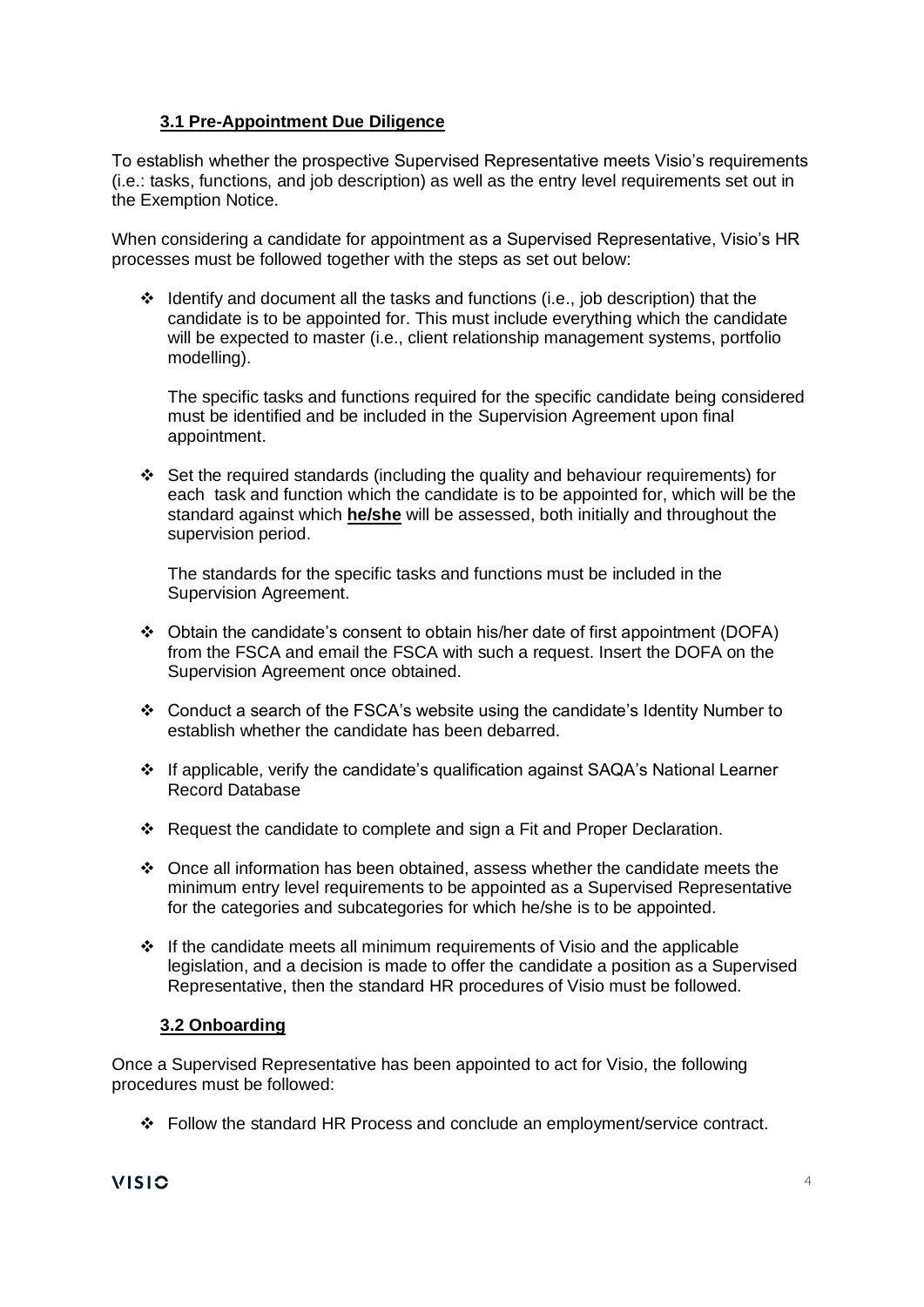- ❖ Determine the licence categories which the Supervised Representative needs to be appointed for in order to perform the tasks and functions which **he/she** has been appointed for.
- ❖ Assess the Supervised Representative's competence requirements and various deadline dates in terms of the Fit and Proper Requirements. The outcome of this assessment must be annexed to the Supervision Agreement.
- ❖ Arrange for the Supervision Agreement between Visio, Supervisor, and the Supervised Representative to be concluded.
- ❖ The Compliance Officer is responsible to inform the FSCA of the appointment wither by updating the Representative Register via the FAIS e-Portal or by submitting the necessary forms to [faispfc@fsca.co.za](mailto:faispfc@fsca.co.za)
- ❖ The Compliance Officer must update the internal Representative Register saved in the shared folder.
- ❖ Provide the Supervised Representative with a Letter of Appointment as prescribed by Section 13 (1) of the FAIS Act. This must be on a letterhead and signed by an authorised person.
- ❖ The Compliance Officer must prepare and regularly update a Disclosure Notice for the Supervised Representative which must include the fact that the Supervised Representative is under supervision and that Visio accepts responsibility for **his/her** activities performed within the scope of the contract or mandate.

## **3.3 Supervision**

Condition 7, Section (a) of the Exemption Notice requires that Visio determine the level of intensity of supervision that must apply to the Supervised Representative, considering the nature, scale and complexity of the financial services and financial products to be rendered by the Supervised Representative, the Supervised Representative's assessed level of competency and the risk to clients.

Supervision of the Supervised Representative will involve:

# **3.3.1 Training Programme**

Section 2 (d) of Condition 3 of Exemption Notice specifically requires that training needs of the Supervised Representative and the training programme that will be implemented to address those needs are set out in the Supervision Agreement.

Visio/the Supervisor must, therefore, evaluate the Supervised Representative's knowledge, skill and experience against the various tasks and functions which the Supervised Representative is required to perform in relation to the categories of financial services and financial products for which **he/she** is appointed and establish the training needs of the Supervised Representative.

The Training Programme must be attached as an annexure to the Supervision Agreement.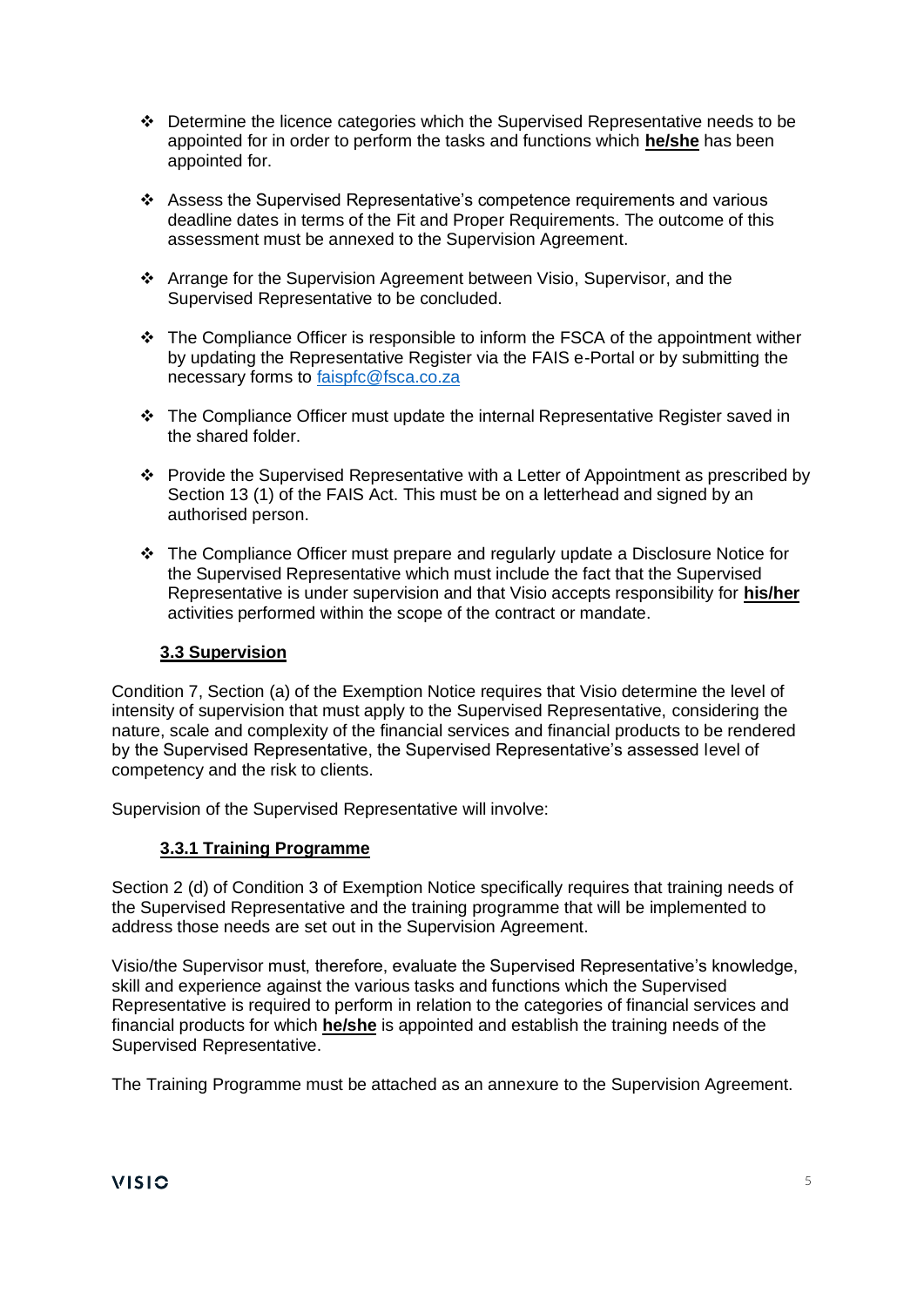#### **3.3.2 Phases of Supervision**

The Exemption Notice does not describe any phases of supervision. It only refers to varying levels of intensity of supervision and requires Visio to determine the supervision methodology, tools, processes and procedures, oversight, monitoring and assessment appropriate for less intensive supervision applied.

- ❖ Every phase of supervision will include a continuous cycle of:
	- Training and coaching which will be provided in accordance with the Training Programme.
	- Monitoring and observing the activities of the Supervised Representative.
	- Ongoing assessments of the Supervised Representative's progress towards full competence which will include assessing whether a reduced level of intensity of supervision is appropriate and updating the Training Programme as may be required.

#### **3.3.3 Supervision Cycle**

Section (b) of Condition 5 of Exemption Notice requires the Supervisor to mentor and coach the Supervised Representative in respect of the financial services and financial products for which he/she is appointed in order for the Supervised Representative to acquire the required skills, knowledge, and competencies to perform its tasks and functions.

Throughout the period of supervision, the Supervisor must, on an ongoing basis:

- ❖ Ensure compliance with the Supervision Agreement.
- ❖ Ensure that **he/she** can at all times supervise the proper execution of the Supervised Representative's tasks and functions performed under supervision.
- ❖ Ensure that the Supervised Representative has a good understanding of and exposure to the categories and subcategories for which **he/she** has been appointed to render financial services under supervision.
- ❖ Observe selected meetings, by the Supervised Representative in the rendering of financial services under supervision, the frequency of which may vary according to the complexity of the financial products offered and/or the experience and/or qualifications and/or knowledge and/or skill of the Supervised Representative.
- ❖ Ensure the Supervised Representative makes the necessary disclosures to clients and product suppliers that **he/she** is rendering financial services under supervision.
- ❖ Record and document the method, frequency, and level of intensity of supervision as well as any changes.
- ❖ Keep properly documented evidence of the monitoring of the activities of the Supervised Representative in order to provide evidence to the Compliance Officer and the Regulatory Authorities if called upon to do so.
- ❖ Maintain all records relating to the supervision which must include documentation relating to development and training, supervision activities, assessments, and decisions to implement a reduced level of supervision.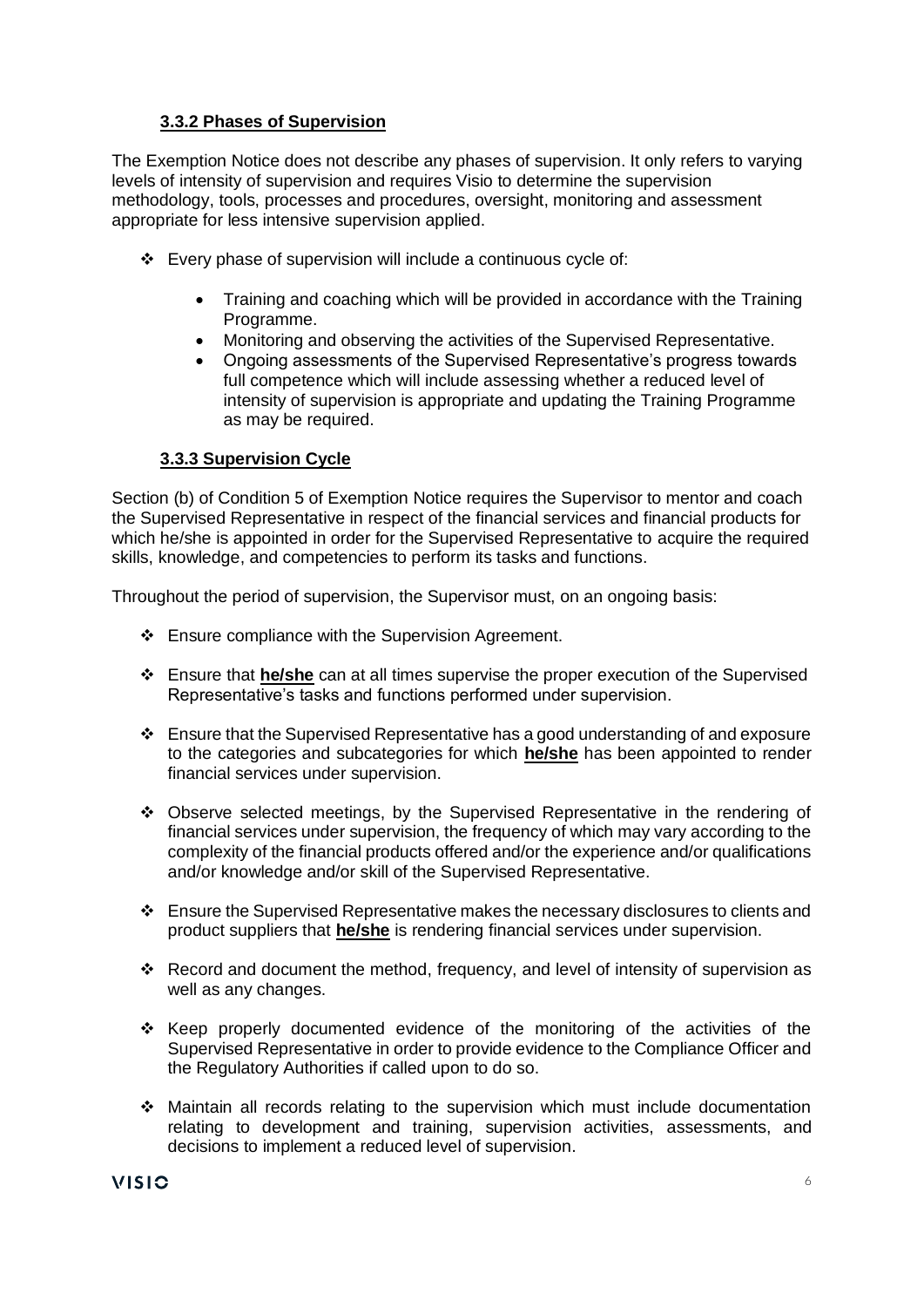The Supervisor will document the supervision conducted in accordance with the Record Keeping requirements as set out in the Supervision Agreement.

# **3.4 Record Keeping**

#### **3.4.1 Records of Supervision Activities**

The Supervisor is responsible, in terms of Section (c) of Condition 5, to assess the learning activities of the Supervised Representative which must include recording observations and aspects of further development.

Section (f) (ii) of Conditions 5 also requires the Supervisor to keep a record relating to all supervision activities.

The Supervisor at Visio will complete a report for each activity observed or monitored. This report will include an assessment of the level of competence of the Supervised Representative in performing the monitored activity and include guidance to assist the Supervised Representative to improve **his/her** level of competence.

The Supervised Representative completes a monthly report detailing activities, meetings attended and other training that he/she would have received. This report will be signed by the Supervised Representative and handed to the Supervisor on a monthly basis for review and sign-off.

#### **3.4.2 Ongoing Assessment**

Section (c) of Condition 5 requires that the Supervisor regularly review and assess the learning activities and progress of the Supervised Representative. Section (f) (iii) further requires that the Supervisor maintain all records of such assessments.

The Supervisor must conduct an Ongoing Assessment of the Supervised Representative every quarter. The assessment must include details of the various activities performed by the Supervised Representative, the monitoring conducted by the Supervisor, the phase of the Supervised Representative's supervision process and **his/her** level of competence.

#### **3.5 Final Sign-Off**

Upon completion of all the competence requirements and following a final assessment of the Supervised Representative against all the standards relevant to the tasks and functions which the Supervised Representative has been appointed for in respect of the categories and subcategories set out in Annexure A, the Supervisor must record the final assessment following the process set out in the FSP's Supervision Policy, including a declaration to confirm that he/she is satisfied that the Supervised Representative meets all the Fit and Proper Requirements relevant to the categories and subcategories for which **he/she** is appointed.

A Letter of Completion of Supervision must be signed by the Supervisor and the FSP and a copy provided to the Supervised Representative.